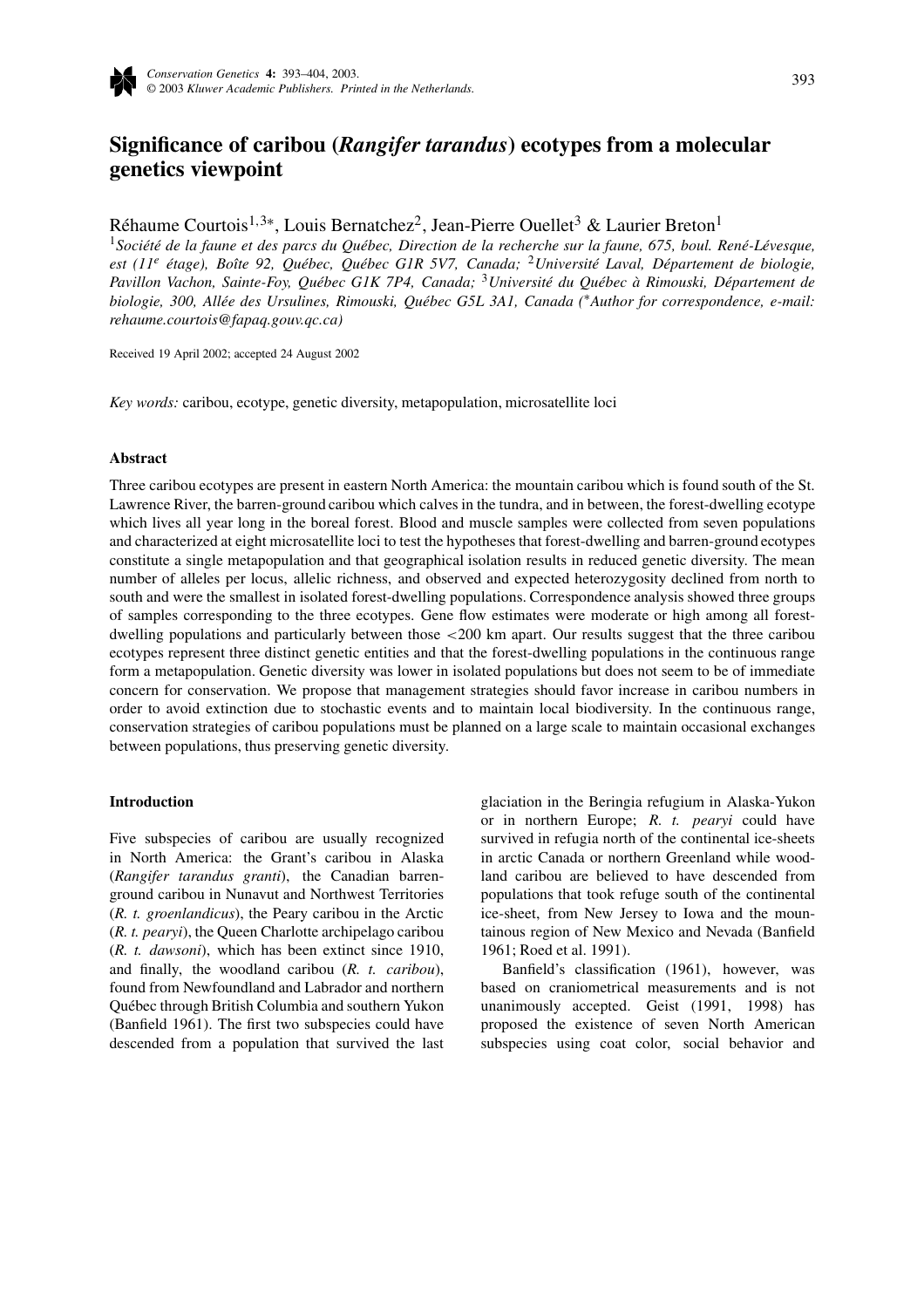antler shape in large males during the rut. Roed et al. (1991), using variability in transferrin, provided evidence for important differences between woodland and barren-ground caribou. They also noticed substantial genetic heterogeneity among populations of woodland subspecies, subsequently corroborated by Van Staaden et al. (1995). On the other hand, Cronin (1992) identified many caribou genotypes using mitochrondial DNA without any apparent relationship with the current subspecies.

In the absence of a clear consensus on taxonomy, researchers came to empirically categorize caribou populations into ecotypes depending on habitat use and behavior (Edmonds 1988; Mallory and Hillis 1998). Each ecotype can consist of one or more populations. Three ecotypes of the woodland caribou thus exist in eastern North America: (1) the mountain ecotype comprising only one known population found in the Chic-Chocs mountains of southeastern Québec; (2) the barren-ground ecotype comprising two large populations occurring in the tundra and the taiga of the northern Québec-Labrador peninsula; and in-between, (3) the forest-dwelling ecotype formed by many small populations inhabiting the boreal forest. The extent of genetic exchange between caribou ecotypes is not known, nor has it been clearly established whether the three ecotypes are spatially structured. Genetic differentiation among ecotypes seems possible since the mountain ecotype is geographically isolated from other populations (Ouellet et al. 1996), and the barrenground ecotype normally occurs far to the north of the range of the forest-dwelling ecotype during the rut in early fall. However, during periods of abundance, the barren-ground ecotype expands its distribution area to the south (Bergerud 1974; Geist 1998). In winter, the barren-ground range now overlaps that occupied by certain forest-dwelling populations (Schaefer et al. 2001) and some forest-dwelling females could follow the barren-ground caribou during spring migration (Paré 1987; Schaefer et al. 1999). Similarly, it cannot be ruled out that some barren-ground individuals establish home ranges in the area used by forest-dwelling caribou.

The impact of occasional genetic exchange among ecotypes is not known. On one hand, the presumed genetic distinctness of the forest-dwelling ecotype could disappear if exchange with barren-ground caribou has occurred during recent range expansion. On the other hand, small isolated populations in the south of the province of Québec could experience reduced genetic diversity, possibly associated

with inbreeding (Caughley 1994). This could lead to a reduction in environmental fitness and increased extinction risks associated with abiotic, biotic and stochastic factors (Levin 1995).

In this study, DNA analyses were used to compare one mountain, five forest-dwelling and one barrenground populations of *R. t. caribou*. Considering the geographical isolation of the mountain population and the occasional range overlap of the forestdwelling and barren-ground populations, we hypothesized that the latter two ecotypes constitute one metapopulation (sensu Lindenmayer and Lacy 1995) genetically distinct from the mountain caribou population. We also hypothesized that geographically isolated populations exhibit lower heterozygosity because of inbreeding. We predicted: (P1) that mean number of alleles per locus (A) and mean heterozygosity (H) would not differ between forest-dwelling and barren-ground populations, whose distributions partly overlap; (P2) that A and H would differ between the mountain and the other populations, the former being geographically separated by the St. Lawrence river; (P3) that the isolated forest-dwelling populations would exhibit a lower genetic diversity (A and H) than forest-dwelling populations in the continuous distribution area. Such information should help to evaluate the pertinence of current ecotype classifications and should allow for delineation of more accurate conservation strategies of caribou.

## **Caribou ecotypes and study populations**

In this paper, the term ecotype is used to designate populations of the same species that evolved different demographic and behavioral adaptations to cope with specific ecological (biotic and abiotic) constraints (parameters that tend to limit population growth) and releases (promoting population growth) (adapted from Mallory and Hillis 1996). A population refers to a group of conspecific individuals that is demographically, genetically, or spatially disjunct from other groups of individuals (Wells and Richmond 1995). A metapopulation represents a set of spatially disjunct populations, among which there is some immigration (Wells and Richmond 1995).

Genetic analyses were carried out on one mountain population (Gaspésie [MO]), two forest-dwelling populations of the continuous distribution area (Manicouagan [FC-1] and Pipmuacan [FC-2]), three isolated forest-dwelling populations (Charlevoix [FI-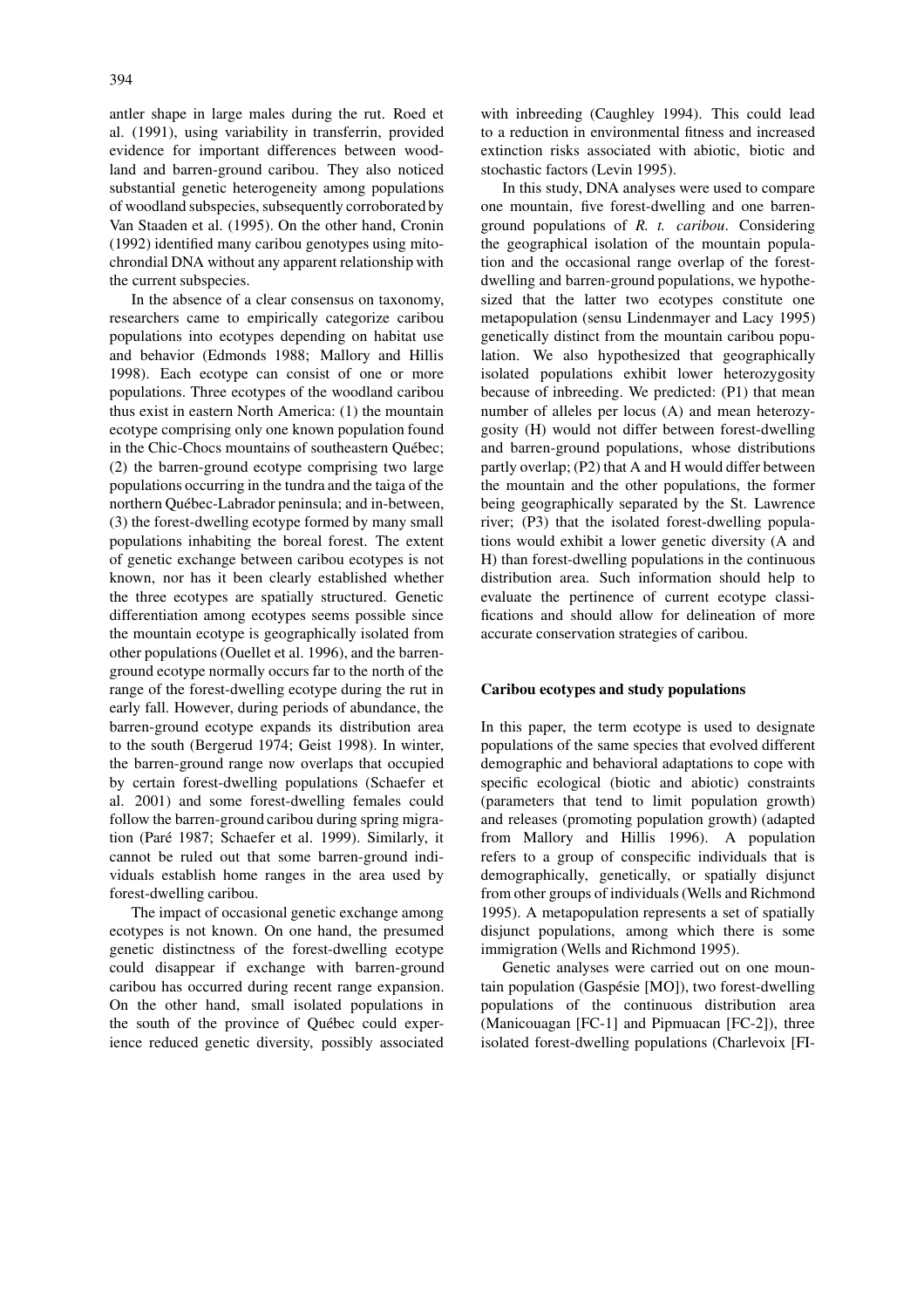

*Figure 1.* Location of the seven studied caribou populations in which blood and muscle samples were collected, Québec. Samples were collected in all the area used by the mountain ecotype (MO). Lines delimit the distribution area of the two other study ecotypes: dotted line: southern limit of continuous distribution area of forest-dwelling ecotype (FC: forest-dwelling population within the continuous distribution area; FI: isolated forest-dwelling population); hatched lines: barren-ground ecotype (BG). Asterisks identify the origin of adult caribou used to reestablish the FI-1 population.

1], Val-d'Or [FI-2], La Sarre [FI-3]), and on the George River barren-ground population (BG; Figure 1).

Natural history, population dynamics and behavior differ between ecotypes and populations. The MO population is the only one known to pertain to the mountain ecotype in eastern North America. It has been geographically isolated from other populations for more than 150 years, and is actually the only caribou population that exists south of the St. Lawrence River (Ouellet et al. 1996). These caribou occupy a mountain range all year long (Moisan 1956). They make altitudinal movements between alpine tundra and boreal forest of the mountain slopes mostly above 700 m altitude (Ouellet et al. 1996). The area used by this population has been protected by various statuses since 1937, and especially since the creation of a conservation park in 1981. Despite protection, their numbers have declined from approximately 700– 1500 during the 1950s (Moisan 1957) to only 140–200 in recent years (Fournier and Faubert 2001).

The forest-dwelling ecotype is more widely distributed, being found discontinuously in many parts of the boreal forest. Forest-dwelling caribou aggregate in groups of a few dozen individuals in autumn and winter (Brown et al. 1986; Edmonds 1991), often in sites where they can find terrestrial lichens (Barrette and Vandal 1986). In spring, they move as individuals into the boreal forest and stay isolated from conspecifics during spring and summer (Brown et al. 1986; Edmonds 1991). They do not migrate, since distances traveled are modest (*<*50 km) and direc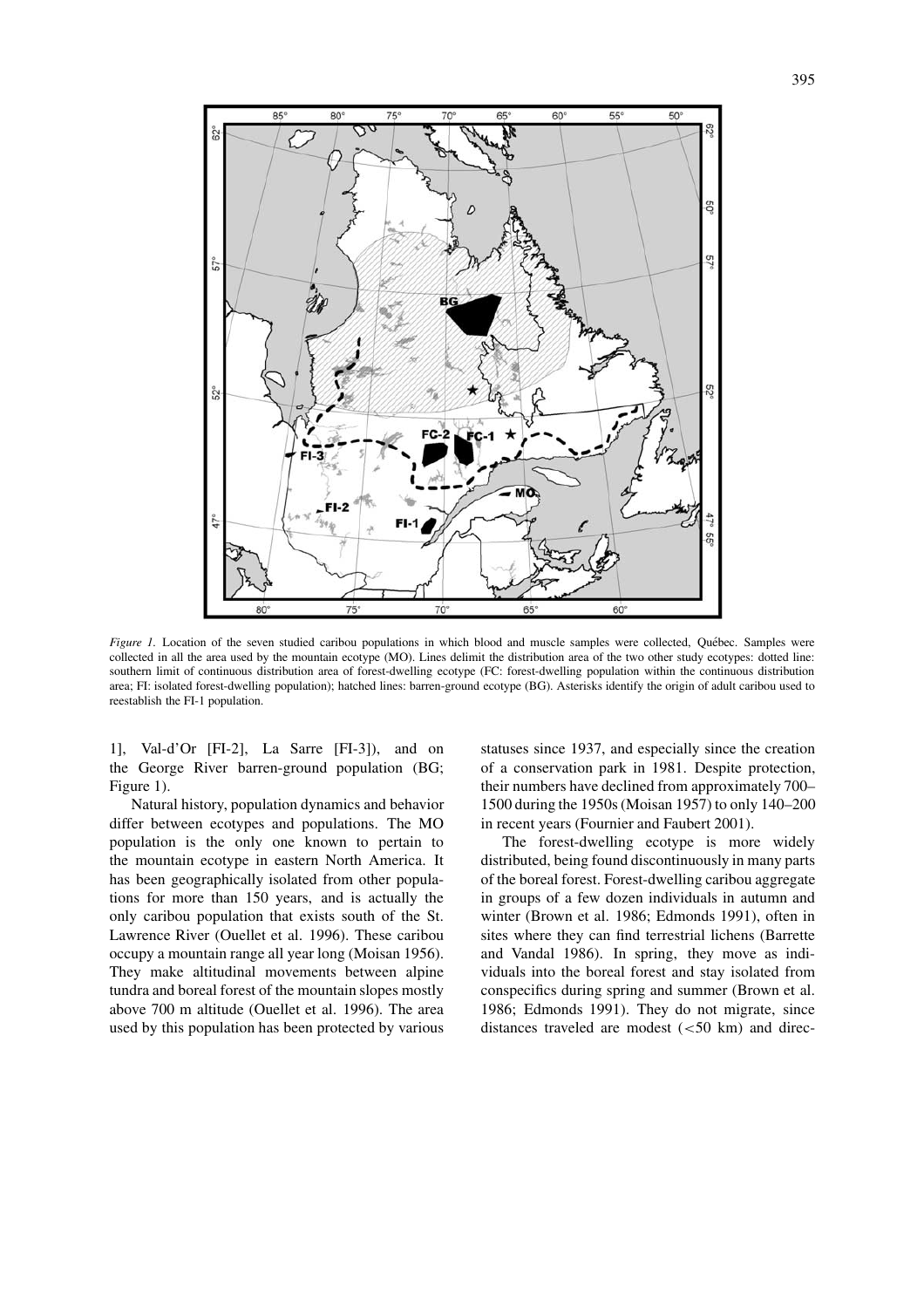tion varies among animals. In the continuous distribution area, i.e., between the 49th and 54th parallels, many populations of a few thousand caribou were observed until the mid-1970s, but only reduced populations have persisted at densities of *<*2 caribou  $/ 100$  km<sup>2</sup> (Bergerud 1967, 1974; Mallory and Hillis 1998; Schaefer et al. 1999; Courtois et al. 2001). Despite geographic proximity ( $\approx$ 170 km), FC-1 and FC-2 seem to make up distinct populations according to telemetry and separation between track networks during winter aerial surveys (R. Courtois, unpublished data). FC-1 is found in old-growth coniferous forests while the habitat of FC-2 has been disturbed by a large forest fire and forest logging over the last 15 years. In 1999, these two populations comprised 216 and 127 caribou respectively.

South of the 49th parallel, only three small populations have persisted. The FI-1 population disappeared during the 1920s but was restored in the 1970s from 40 individuals captured in the continuous distribution area of forest-dwelling caribou (Jolicoeur 1993). Numbers increased over the years reaching 126 caribou in 1992. These caribou range in mostly undisturbed environments of a conservation park and adjacent areas where forest harvesting has occurred. FI-2 and FI-3 have persisted naturally and are located  $\approx$ 220 km apart. They number approximately 45 and 370 caribou respectively (M. Paré, pers. comm.), with the former population living in and at the edge of large wetlands (Paré and Brassard 1994), while the latter population occupies harvested boreal forest.

BG caribou use the arctic tundra during calving and in summer (Couturier et al. 1996). During fall and winter, these caribou migrate in large groups *>*250 km towards the south in order to use a northern section of taiga between the 52nd and 57th parallels, and into areas occupied by some forest-dwelling caribou populations. There is no forest harvesting in these areas but due to a huge population increase during the last 30 years ( $\approx$ 800,000 caribou in 1993, one of the largest ungulate populations on earth, Couturier et al. 1996), grazing and trampling by caribou has led to deterioration of the summer range (Crête et al. 1996).

#### **Methods**

## *Sampling and genetic analyses*

Most analyses were performed on blood samples (7 cc with EDTA; 199 samples) collected during collaring of caribou (Figure 1; BG: Sept. 2000; FC-1 and FC-2: Feb.–March 1998, 1999 and 2000; FI-1: Oct. 1998–March 2000; MO: Nov.–Dec. 1998, Feb. 1999, March 2000; FI-2: March 2000: FI-3: Jan. 1998 and 1999). However, 16 muscle samples were taken from hunter kills during the hunting season in FC-1 and FC-2 (Sept.–Oct. 2000) and from carcasses of two dead animals in MO. Since animals disperse during summer and FC-1 and FC-2 are relatively close in proximity, these samples were retained only if they had been taken *<*10 km from the wintering areas, which were delimited by the extent of track networks of each population.

Laboratory analyses focused on eight microsatellite loci of nuclear DNA, using methods described for caribou by Wilson et al. (1997). Loci RT1, RT5, RT6, RT7, RT9, RT24 and RT27 were retained (Wilson et al. 1997), as well as locus BM4513, first developed in cattle (Bishop et al. 1994). DNA extractions were made according to the phenol-chloroform protocol. Polymerase chain reaction (PCR) was performed using a Perkin Elmer 9600 thermal cycle GeneAmp PCR System in a final volume of 15  $\mu$ l, containing about 40 ng of nuclear DNA, between 1 and 3 pMol of each primer, 120 *µ*M desoxynucleic triphosphate (dNTP),  $0.6$  or  $1.2$  mM MgCl<sub>2</sub> depending on the primer used, 0.3 units of *Tag* DNA polymerase and PCR buffer containing 10 mM Tris buffer, pH 8.8, including 1% Triton X100, 50 mM KCl and 0.16 mg/ml BSA. The PCR cycling conditions were 1 min 30 s at 94 ◦C, followed by 3 cycles of 30 s at 94 °C, 20 s at  $54$  °C and 5 s at  $72$  °C, then 33 cycles of 30 s at  $94\textdegree$ C, 20 s at  $54\textdegree$ C and 20 s at  $72\textdegree$ C and finally 30 min at  $72^{\circ}$ C. Amplification products were separated by electrophoresis on a polyacrylamide gel, which was run on an automated ABI Prism 377 DNA Sequencer. Genotypes were interpreted from chromatographs derived from gels using GeneScan Analysis 2.1 and Genotyper 2.0 (ABI, Foster City, CA) softwares.

#### *Data analyses*

Genetic diversity was assessed using mean number of alleles per locus (A), allelic richness (A[34]-1) estimated with the rarefaction method of Petit et al. (1998), observed heterozygosity (Ho) and expected heterozygosity (He; Nei 1978) in each population. The rarefaction method of Petit et al. (1998) allows the estimation of allelic richness that would be obtained if all samples were of equal size (here  $n = 34$  haplo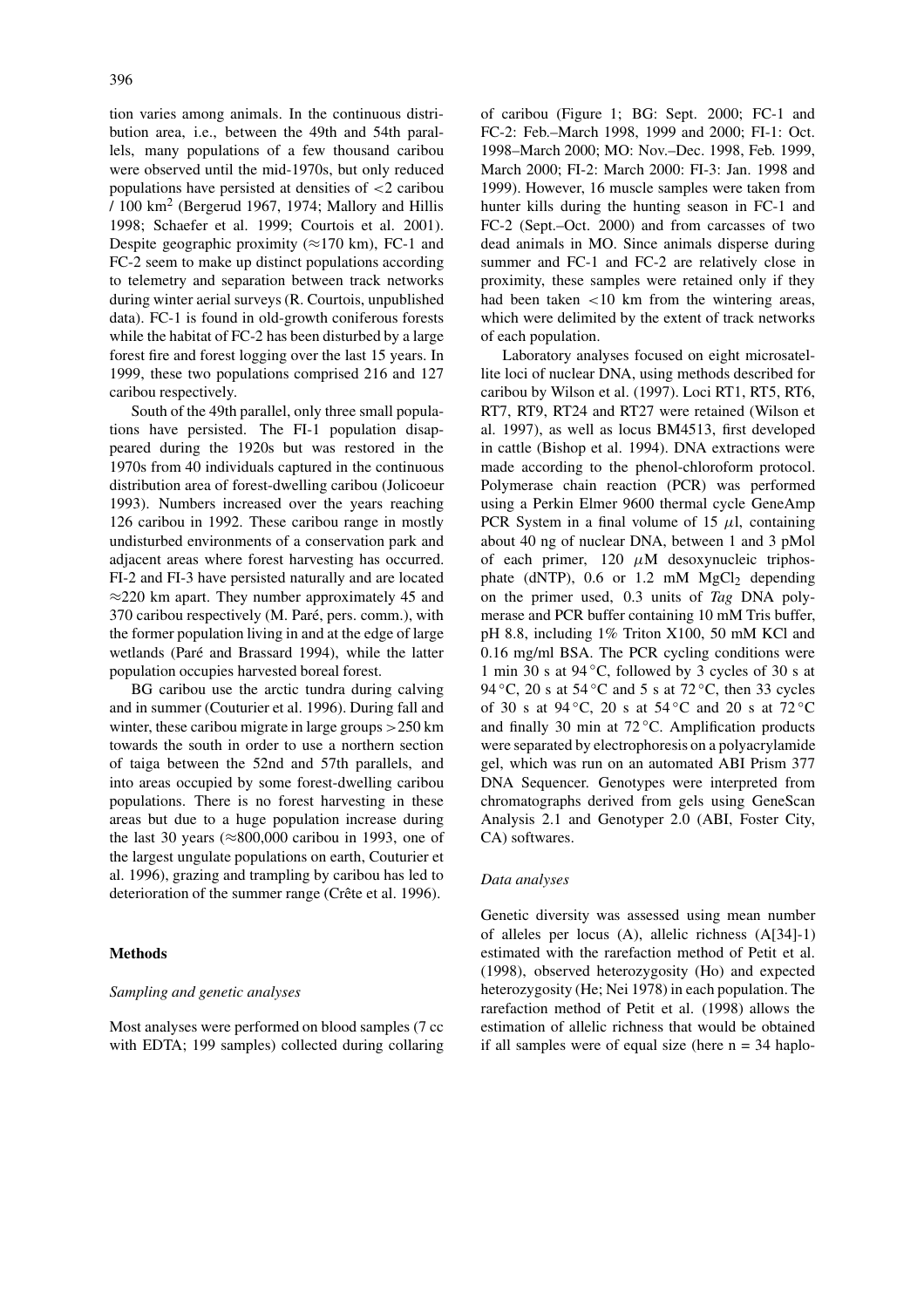types). Analysis of variance (Proc Glm, SAS Institute 1989) was used to compare mean number of alleles per locus, allelic richness and mean heterozygosity among populations.

The Hardy-Weinberg (HW) equilibrium, per locus and by population, was tested using the score test (U test) of Raymond and Rousset (1995), while F*I S* (*f* estimate of Weir and Cockerham 1984) allowed quantification of heterozygous deficiency. Significance of departures from HW expectations across loci or populations was tested using the Fisher method (Raymond and Rousset 1995).

The genetic and genotypic differentiation tests of Raymond and Rousset (1995) were used to compare allelic and genotypic frequency distributions between populations. The extent of pairwise genetic differentiation (Fst) was estimated from *θ* of Weir and Cockerham (1984). An approximation of gene flow, under the hypothesis of migration-drift equilibrium, was estimated using the equation  $Nm = (1 - Fst)/4Fst$ (Prior et al. 1997). Genepop, version 3.1d (updated version of Raymond and Rousset 1995), and Arlequin 2.000 (Schneider et al. 2000) softwares were used for calculations and statistical comparisons. The Mantel (1967) test was used to examine the relationship between geographic distance and Fst/(1 – Fst) (Genetix software, version 4.01, Belkhir et al. 2001).

Degree of population overlap was represented by positioning the samples on the axis of the greatest inertia established using factorial correspondence analyses (FCA, Belkhir et al. 2001). Principles of FCA have been described by Benzécri (1973) and application to genetic data can be found in She et al. (1987). In brief, FCA is based on the similarity of individuals in their allelic state for each allele which allows the projection of all individuals in a space defined by the components, the most similar individuals being represented close together. In all tests, the significance threshold was adjusted in order to take into account multiple comparisons (Bonferroni correction, Miller 1981).

#### **Results**

The eight loci studied were all quite variable (Table 1). Loci each contained between 12 and 33 alleles, the maximum number being noted on locus BM4513. Mean number of alleles per locus differed among populations ( $F_{[6,42]} = 13.55$ ,  $P < 0.0001$ ). BG exhibited a significantly higher mean number of alleles per locus than those of all other populations. FC-1, FC-2, FI-3 and FI-1 displayed intermediate values while mean number of alleles per locus was the lowest in MO and FI-2, the two most geographically isolated populations. Allelic richness was the highest in BG and FC-1, and the lowest in FI-2, MO and FI-1  $(F_{[6,42]} = 9.24, P < 0.0001)$ , other populations exhibiting intermediate values. Observed  $(F_{[6,42]} = 2.73)$ ,  $P = 0.0250$ ) heterozygosity tended to be higher in BG and lower in MO and FI-2. Expected heterozygosity was the lowest in FI-2, intermediate in MO and FI-3 and higher in other populations ( $F_{[6,42]} = 4.07$ ,  $P =$ 0.0026).

The Hardy-Weinberg equilibrium was not respected for locus RT1 in FI-3 ( $P = 0.001$ ) and locus RT5 ( $P < 0.001$ ) in FI-1, FC-1 and FC-2. Significant departures from HW expectations across loci within populations was observed in BG, which indicated a heterozygote deficiency at RT5 and an excess at RT1, RT7 and BM4513 (multi-loci;  $(\chi^2 = \infty)$ ,  $df = 16$ ,  $P < 0.001$ ). Allelic frequency distributions differed among samples for each locus ( $P < 0.001$ ), suggesting that they represented genetically distinct populations. Populations also differed in genotypic distributions on each locus ( $P < 0.001$ ). Extent of genetic differentiation between pairs of populations were all significant  $(P < 0.001)$ . Largest values were observed between BG paired with MO, FI-2, FI-1 and FI-3 ( $\theta \ge 0.113$ ) and between MO and all other populations ( $\theta > 0.103$ ; Table 2). Genetic distance was usually low among forest-dwelling populations except for two pairs including isolated populations (FI-1 vs. FI-2 and FI-2 vs. FC-2). FC-1 and FC-2 were the least genetically different populations ( $\theta$  = 0.016). Gene flow estimates were particularly high between these two populations  $(Nm = 15.0)$  and low between MO and BG and all other populations ( $Nm \le 2.6$ ). Moderate gene flow estimates ( $Nm \ge$ 3.1) were observed among all pairs of forest-dwelling populations, except three isolated pairs (FI-1 vs. FI-2 and FI-2 vs. FC-1 and FC-2). A pattern of genetic isolation by distance was revealed when the seven populations were considered simultaneously in the Mantel test  $(G = 2.018; P = 0.025; r = 0.64,$  Figure 2). Nevertheless, the relationship appeared to be mainly caused by the two most distant populations since the relationship was not significant when we excluded BG  $(G = 1.450; P = 0.130; r = 0.38)$  or MO  $(G = 0.826;$  $P = 0.243$ ;  $r = 0.21$ ) from the analysis. Similarly, the relationship was not strong enough to be significant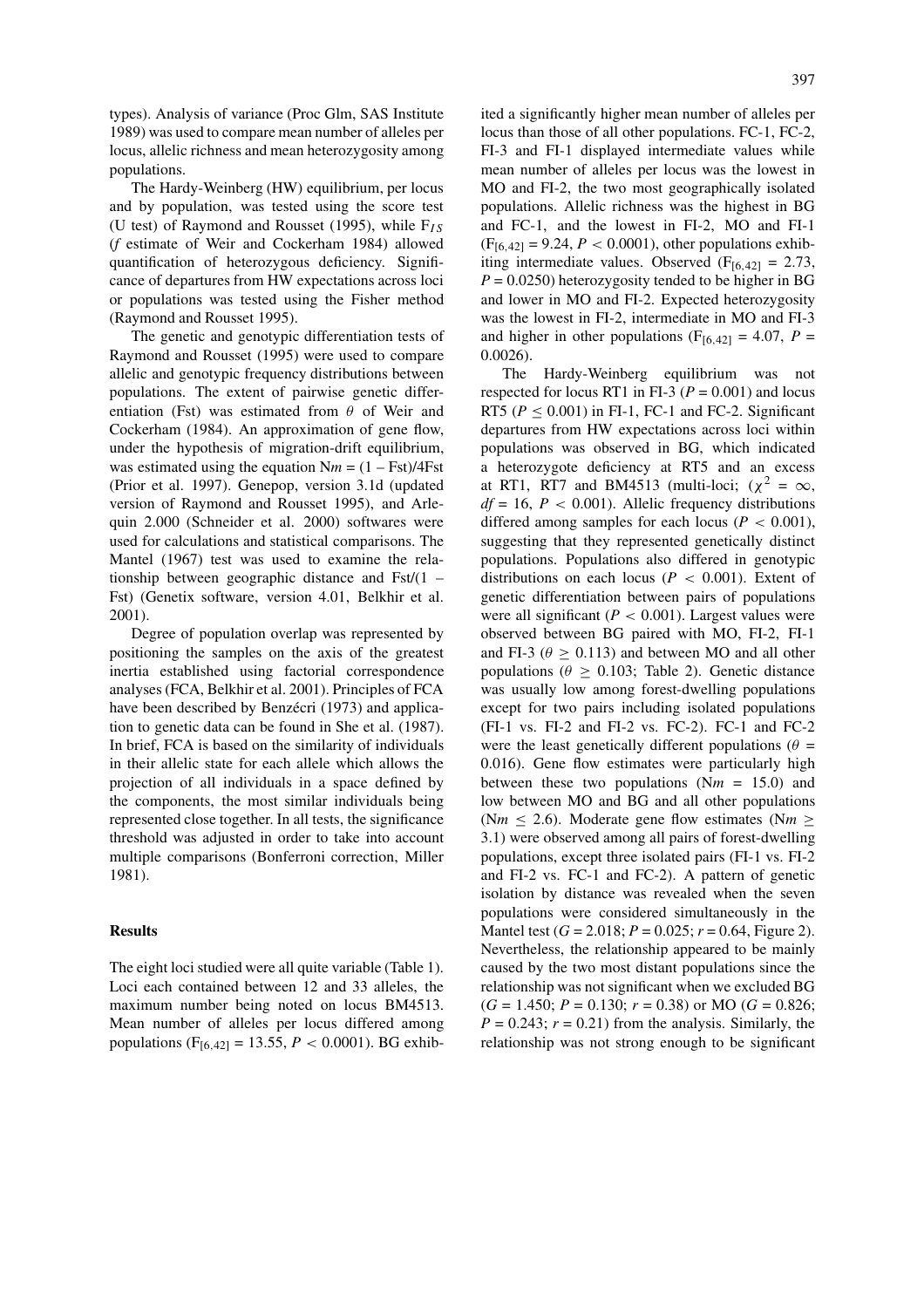*Table 1.* Number of alleles observed (A) and expected with a sample size of 34 haplotypes (A[34]-1; Petit et al. 1998), observed (Ho) and expected heterozygosity (He, corrected for sample bias according to Nei 1978) and heterozygous deficiency (F<sub>IS</sub>, estimated from *f* of Weir and Cockerham 1984) for seven caribou populations in Québec that belong to three ecotypes ( $MO =$  mountain;  $FI$  and  $FC =$  forest-dwelling ecotype (isolated or continuous distribution, respectively); BG = barren-ground)

| Locus              | MO<br>$(n = 33)$ | $FI-1$<br>$(n = 29)$ | $FI-2$<br>$(n = 18)$ | $FI-3$<br>$(n = 30)$ | $FC-2$<br>$(n = 28)$ | $FC-1$<br>$(n = 32)$ | BG<br>$(n = 40)$ |
|--------------------|------------------|----------------------|----------------------|----------------------|----------------------|----------------------|------------------|
| RT1 A              | $\sqrt{6}$       | 54                   | $\overline{7}$       | $\boldsymbol{7}$     | $\overline{9}$       | $20\,$               |                  |
| $A[34]-1$          | 4.230            | 3.986                | 3.000                | 5.772                | 5.671                | 6.122                | 13.059           |
| Ho                 | 0.73             | 0.76                 | 0.67                 | 0.70                 | 0.75                 | 0.78                 | 0.90             |
| He                 | 0.68             | 0.74                 | 0.58                 | 0.81                 | 0.75                 | 0.80                 | 0.88             |
| $F_{IS}$           | $-0.076$         | $-0.026$             | $-0.156$             | $0.136*$             | $-0.002$             | 0.013                | $-0.018$         |
| RT5 A              | $\overline{4}$   | 7                    | $\overline{4}$       | 8                    | 13                   | 13                   | 13               |
| $A[34]-1$          | 2.407            | 5.005                | 2.998                | 6.074                | 9.732                | 9.822                | 8.770            |
| Ho                 | 0.45             | 0.62                 | 0.56                 | 0.70                 | 0.61                 | 0.58                 | 0.53             |
| He                 | 0.56             | 0.75                 | 0.65                 | 0.77                 | 0.83                 | 0.88                 | 0.67             |
| $F_{IS}$           | 0.195            | $0.175*$             | 0.148                | 0.098                | $0.273*$             | $0.343*$             | 0.219            |
| RT <sub>6</sub> A  | 7                | 6                    | 5                    | $\tau$               | 6                    | $\tau$               | 9                |
| $A[34]-1$          | 4.749            | 4.511                | 4.000                | 5.723                | 4.787                | 5.409                | 6.257            |
| Ho                 | 0.64             | 0.62                 | 0.72                 | 0.77                 | 0.71                 | 0.72                 | 0.60             |
| He                 | 0.74             | 0.75                 | 0.72                 | 0.77                 | 0.72                 | 0.74                 | 0.70             |
| $F_{IS}$           | 0.138            | 0.178                | $-0.005$             | 0.001                | 0.013                | 0.027                | 0.142            |
| RT7 A              | 7                | 7                    | 6                    | 5                    | $\tau$               | 12                   | 13               |
| $A[34]-1$          | 4.056            | 5.349                | 5.000                | 3.490                | 5.214                | 8.786                | 7.339            |
| Ho                 | 0.58             | 0.72                 | 0.41                 | 0.60                 | 0.71                 | 0.91                 | 0.98             |
| He                 | 0.62             | 0.73                 | 0.55                 | 0.62                 | 0.82                 | 0.86                 | 0.80             |
| $F_{IS}$           | 0.079            | 0.011                | 0.256                | 0.028                | 0.135                | $-0.060$             | $-0.215$         |
| RT9 A              | 6                | $\overline{4}$       | 3                    | $8\,$                | $\overline{4}$       | $\tau$               | 10               |
| $A[34]-1$          | 3.980            | 2.419                | 2.000                | 5.436                | 2.925                | 4.860                | 6.474            |
| Ho                 | 0.64             | 0.66                 | 0.67                 | 0.70                 | 0.75                 | 0.78                 | 0.80             |
| He                 | 0.73             | 0.55                 | 0.60                 | 0.70                 | 0.62                 | 0.69                 | 0.76             |
| $F_{IS}$           | 0.131            | $-0.193$             | $-0.109$             | 0.002                | $-0.222$             | $-0.132$             | $-0.053$         |
| RT <sub>24</sub> A | $\overline{3}$   | 7                    | $\overline{4}$       | $8\,$                | 6                    | 9                    | 14               |
| $A[34]-1$          | 1.769            | 5.755                | 2.998                | 6.303                | 4.382                | 6.446                | 9.798            |
| Ho                 | 0.48             | 0.86                 | 0.56                 | 0.60                 | 0.57                 | 0.56                 | 0.78             |
| He                 | 0.49             | 0.79                 | 0.58                 | 0.71                 | 0.56                 | 0.61                 | 0.84             |
| $F_{IS}$           | 0.012            | $-0.086$             | 0.040                | 0.159                | 0.135                | 0.079                | 0.082            |
| RT <sub>27</sub> A | $\overline{4}$   | $\overline{4}$       | $\overline{3}$       | $\sqrt{6}$           | $10\,$               | $\tau$               | 11               |
| $A[34]-1$          | 2.568            | 2.998                | 2.000                | 4.158                | 7.810                | 4.948                | 7.139            |
| Ho                 | 0.56             | 0.68                 | 0.71                 | 0.64                 | 0.81                 | $0.67\,$             | 0.68             |
| He                 | 0.56             | 0.72                 | 0.68                 | 0.59                 | 0.82                 | 0.76                 | $0.80\,$         |
| $F_{IS}$           | 0.001            | 0.057                | $-0.035$             | $-0.090$             | 0.006                | 0.127                | 0.159            |
| BM4513 A           | 9                | 14                   | 6                    | 12                   | 15                   | 15                   | 14               |
| $A[34]-1$          | 6.739            | 10.869               | 4.887                | 8.529                | 11.584               | 10.928               | 8.379            |
| Ho                 | 0.91             | 0.79                 | 0.67                 | 0.83                 | 0.86                 | 0.78                 | 0.95             |
| He                 | 0.84             | 0.90                 | 0.71                 | 0.82                 | 0.90                 | 0.89                 | 0.78             |
| $F_{IS}$           | $-0.084$         | 0.123                | 0.064                | $-0.013$             | 0.048                | 0.119                | $-0.224$         |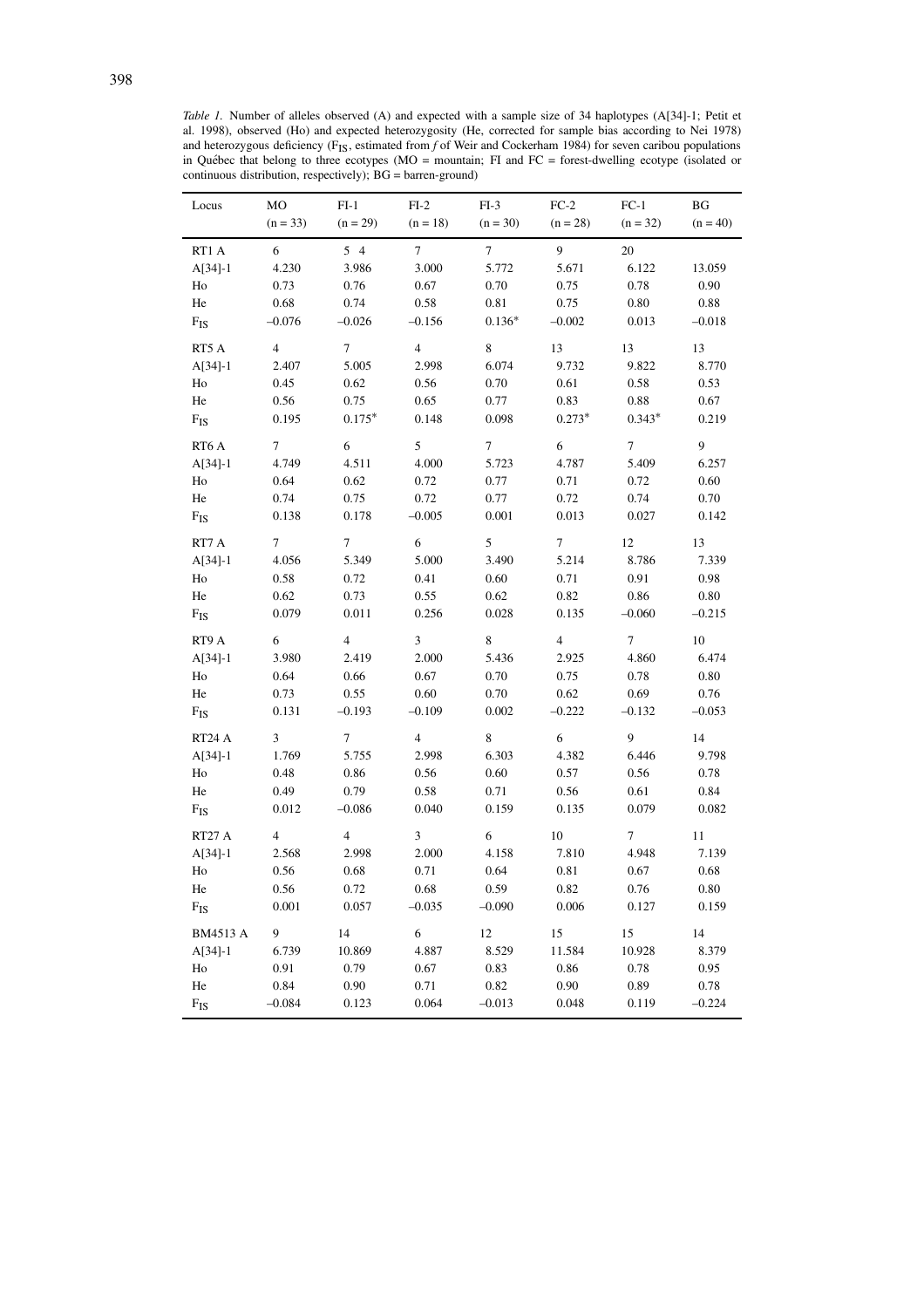| Locus                                     | MO                                                                        | $FI-1$                                                                       | $FI-2$                                                               | $FI-3$                                                                    | $FC-2$                                                                  | $FC-1$                                                               | <b>BG</b>                                                                      |
|-------------------------------------------|---------------------------------------------------------------------------|------------------------------------------------------------------------------|----------------------------------------------------------------------|---------------------------------------------------------------------------|-------------------------------------------------------------------------|----------------------------------------------------------------------|--------------------------------------------------------------------------------|
|                                           | $(n = 33)$                                                                | $(n = 29)$                                                                   | $(n = 18)$                                                           | $(n = 30)$                                                                | $(n = 28)$                                                              | $(n = 32)$                                                           | $(n = 40)$                                                                     |
| Mean values<br>A<br>$A[34]-1$<br>Ho<br>He | 5.8 <sup>de</sup><br>3.812 <sup>d</sup><br>0.62 <sup>b</sup><br>$0.65$ bc | 6.8 <sup>cd</sup><br>5.111 <sup>cd</sup><br>$0.71^{ab}$<br>0.74 <sup>a</sup> | $4.4^e$<br>3.360 <sup>d</sup><br>0.62 <sup>b</sup><br>$0.63^{\circ}$ | $7.6$ <sub>bcd</sub><br>$5.686^{bc}$<br>0.69 <sup>ab</sup><br>$0.72^{ab}$ | $8.5^{bc}$<br>$6.551$ <sup>bc</sup><br>$0.72^{ab}$<br>0.78 <sup>a</sup> | 9.9 <sup>b</sup><br>$7.165^{ab}$<br>$0.72^{ab}$<br>0.77 <sup>a</sup> | $13.0^{\rm a}$<br>8.402 <sup>a</sup><br>0.77 <sup>a</sup><br>0.78 <sup>a</sup> |

\*Significant difference from Hardy-Weinberg equilibrium at  $P < 0.007$  ( $\alpha = 0.05$ ; k = 7). abcd<sub>P</sub>opulation means with the same letter do not differ at  $P < 0.05$  (Duncan's multiple range test).

*Table 2.* Genetic differentiation (F<sub>ST</sub>, estimated from *θ* of Weir and Cockerham (1984), above the diagonal) and gene flow estimates (N*m*; below the diagonal) between seven caribou populations in Québec that belong to three ecotypes (MO = mountain; FI and FC = forest-dwelling ecotype, isolated or continuous distribution, respectively;  $BG = \text{barren-ground}$ 

|           | MO<br>$(n = 33)$ | $FI-1$<br>$(n = 29)$ | $FI-2$<br>$(n = 18)$ | $FI-3$<br>$(n = 30)$ | $FC-2$<br>$(n = 28)$ | $FC-1$<br>$(n = 32)$ | <b>BG</b><br>$(n = 40)$ |
|-----------|------------------|----------------------|----------------------|----------------------|----------------------|----------------------|-------------------------|
| MO        |                  | $0.117*$             | $0.167*$             | $0.104*$             | $0.114*$             | $0.103*$             | $0.172*$                |
| $FI-1$    | 1.9              |                      | $0.116*$             | $0.050*$             | $0.062*$             | $0.051*$             | $0.118*$                |
| $FI-2$    | 1.3              | 1.9                  |                      | $0.074*$             | $0.111*$             | $0.097*$             | $0.172*$                |
| $FI-3$    | 2.2              | 4.8                  | 3.1                  |                      | $0.065*$             | $0.059*$             | $0.113*$                |
| $FC-2$    | 2.0              | 3.8                  | 2.0                  | 3.6                  |                      | $0.016*$             | $0.094*$                |
| $FC-1$    | 2.2              | 4.6                  | 1.2                  | 4.0                  | 15.0                 |                      | $0.087*$                |
| <b>BG</b> | 1.2              | 1.9                  | 1.5                  | 2.0                  | 2.4                  | 2.6                  |                         |

\*Significant difference at  $P < 0.002$  ( $\alpha = 0.05$ ; k = 21).

for the five forest-dwelling populations alone  $(G =$ 1.793;  $P = 0.108$ ;  $r = 0.49$ ).

Correspondence analysis underscored the uniqueness of MO and BG, which appeared completely separate from each other and the other populations (Figure 3a). An analysis restricted to the five forestdwelling populations demonstrated three groups: FI-1, separated from the other populations according to the first and second axes, and two relatively compact groups separated according to axis I: FC-1 and FC-2 on one side and FI-2 and FI-3 on the other side (Figure 3b). However, all five populations partially overlapped.

# **Discussion**

## *Ecotypes and populations*

Adequate differentiation among taxonomic groups requires an examination of many genetic and biological characteristics such as natural history, morphological traits, geographic distribution and direct study of



*Figure 2.* Relationship between geographic and genetic distance in seven caribou populations studied in Québec that belong to three ecotypes  $(MO =$  mountain; FI and FC = forest-dwelling ecotype (isolated or continuous distribution, respectively); BG = barren-ground).

individual movements (Geist 1991; Roed et al. 1991; Cronin 1992; Bossart and Prowell 1998). Based on geographic distribution and movements of caribou, we hypothesized that forest-dwelling and barren-ground ecotypes represent one metapopulation, distinct from mountain caribou. According to microsatellite loci, all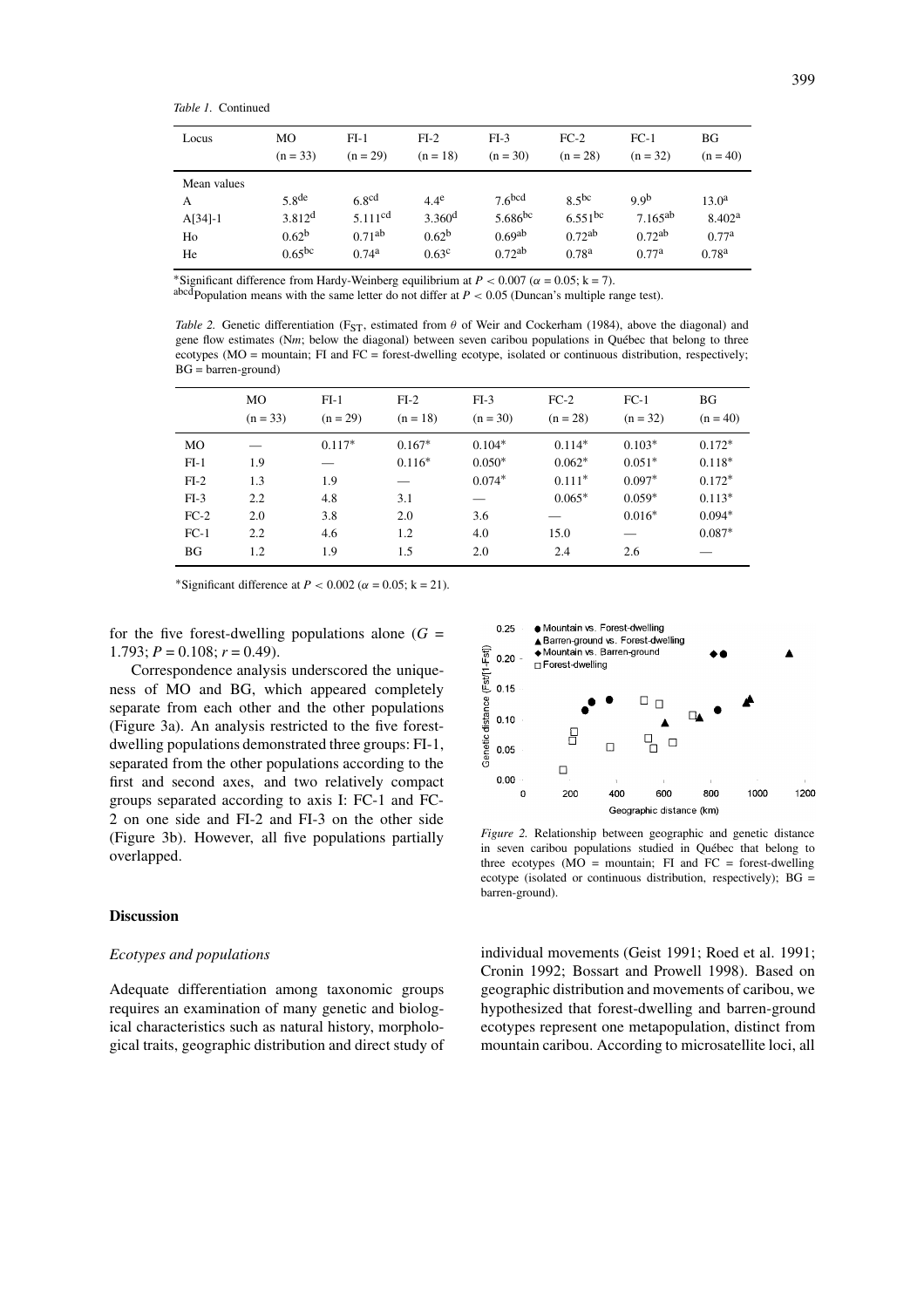



*Figure 3.* Projection of the caribou samples on the first two axes after correspondence analyses; (a) analysis including the seven populations studied: the mountain (MO) and the barren-ground (BG) caribou populations are clearly separate from each other and those of the forest-dwelling ecotype (FI and FC = isolated or continuous distribution, respectively); (b) analysis including only the forest-dwelling populations: these populations overlap, particularly those situated *<*200 km apart (FC-1 and FC-2; FI-2 and FI-3).

three ecotypes correspond to distinct genetic entities. All populations exhibited significant genetic differentiation, particularly the barren-ground and mountain populations. The low genetic flow among populations of different ecotypes and projection of individuals with correspondence analysis also suggest a distinction between the three caribou ecotypes. Contrary to our first prediction, the mean number of alleles per locus was higher for barren-ground than forestdwelling populations. This could be partly related to different sample sizes since mean richness did not differ for BG and one forest-dwelling population. A north-south decline is suggested by the data with the lowest values noted in isolated populations.

Genetic exchanges between barren-ground and forest-dwelling ecotypes cannot be completely ruled out since our first prediction was only verified for the mean number of alleles per locus and not for allelic richness or heterozygosity. However, these two ecotypes are separated during the rut in early fall and there is no evidence that BG caribou have migrated as far south as the area actually frequented by FC-1 or FC-2 populations. If some exchange exists, as suggested by Schaefer et al. (1999), it occurs between the barren-ground and northern forestdwelling populations, which in turn exchange individuals with those located farther south. However, the estimates of gene flow based on N*m* values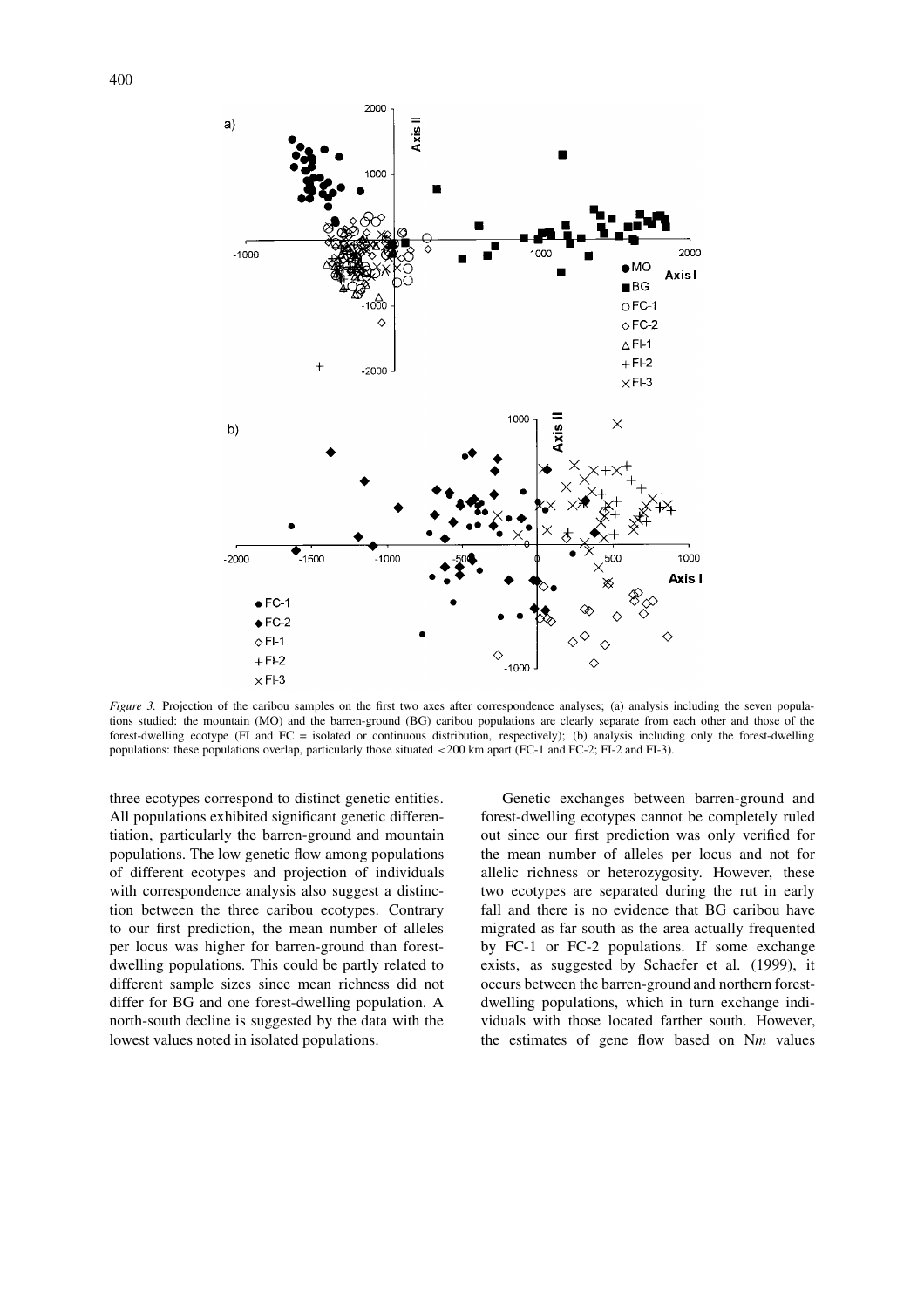derived from Fst in this study suggest that such genetic exchange is very limited. Actual N*m* values can also be overestimated due to past events. For example, positive N*m* values were observed between MO and other populations despite geographic isolation preventing exchange for at least 150 years. Exclusion between groups has also been observed in Alaska where caribou and reindeer populations that have been sympatric for a hundred years still remain genetically distinct (Cronin et al. 1995).

The various forest-dwelling populations resemble each other genetically, although some populations have been isolated for many decades. Movements between populations are potentially high because caribou can travel long distances and have large annual home ranges  $(\geq 200-300 \text{ km}^2, \text{ Stuart-Smith}$  et al. 1997). Nevertheless, movement of forest-dwelling caribou are much shorter than that of barren-ground caribou and telemetry has shown a propensity for philopatry; forest-dwelling animals tend to be faithful to seasonal home ranges, including those used during the rutting period (Edmonds 1988; Cumming 1992; Brown et al. 1996). Exchange between populations is therefore more likely to result from natal dispersal. Among cervids, fawns usually follow their mother for up to one year but then dams chase away their yearlings at the time of next parturition. Yearlings tend to establish themselves close to their mother, but some can travel tens of kilometers before settling down (Labonté et al. 1998), especially if habitat conditions do not impede movements (Nixon et al. 1991). This results in population structuring.

Furthermore, telemetry demonstrates that areas used by different forest-dwelling herds can overlap (Rettie and Messier 1998; Schaefer et al. 2001). Thus, it is probable that populations within the continuous distribution area constitute one metapopulation. Isolation by distance in forest-dwelling populations cannot be ruled out at this time. Genetic and geographic distances among forest-dwelling populations were not significantly correlated but a trend was suggested in Figure 2 ( $P = 0.108$ ). Conversely, several populations relatively close in proximity, such as FI-2 and FI-3 (220 km) or FI-1 and FC-2 (212 km), experienced only moderate gene flow which suggests that populations spaced *>*200 km apart are isolated from each other when located outside the continuous distribution area.

The reasons why forest-dwelling caribou are not present throughout the entire boreal forest are not entirely known. Historically, caribou numbers were drastically reduced by hunting and predation (Bergerud 1974) and the species was extirpated from large areas. In the southern part of the boreal forest, the remaining populations appear to be too small to settle new areas. Also, habitat modification could prevent dispersal (Lindenmayer and Lacy 1995). For example, forest harvesting and wildfires fragment the habitat, creating discontinuous islands of forests over the short term (Hanson et al. 1990; Caughley 1994). In certain cases, coniferous stands that caribou prefer are not restored or are replaced by succession species (Sirois 1997; Gagnon et al. 1998; Lavoie and Sirois 1998). Caribou avoid these disturbed habitats (Saperstein 1996), which could act as a barrier to dispersal of individuals.

#### *Genetic diversity*

Many authors have stressed the importance of genetic diversity for adaptability (survival, productivity, reproduction and physical condition; Hundertmark et al. 1992; Cronin 1992; Caughley 1994; Levin 1995; Delany et al. 2000). However, the gradual evolution towards homozygosity is inevitable in closed populations. Nonetheless, the speed of this phenomenon is inversely proportional to effective population size (Wright 1951). In agreement with our second and third predictions, genetic diversity was lower in the geographically isolated populations, particularly MO, FI-1 and FI-2. As a comparison, 6.9 alleles per locus were found in the Selkirk caribou population in southeastern British Columbia (Wilson et al. 1997) while MO, FI-1 and FI-2 exhibited 4.1–5.7 alleles on the seven loci which were in common in this study and that of Wilson et al. (1997). The Selkirk population included only 25 to 35 caribou, but 60 individuals had been previously relocated there, and some of those individuals reproduced with the original caribou population (Simpson et al. 1997). This probably explains why the mean number of alleles found per locus was higher than in our isolated populations.

Locus by locus, expected levels of heterozygosity in our isolated populations were all lower than those of the Selkirk caribou, except for locus RT24 (Wilson et al. 1997). Nevertheless, the mean number of alleles per locus and expected heterozygosity of our isolated populations were still twice as high as those of insular Svalbard reindeer (Côté et al. 2002). The present situation does not seem to affect the population dynamic of caribou, judging from productivity (14–20% fawns in winter) which appears to be comparable in the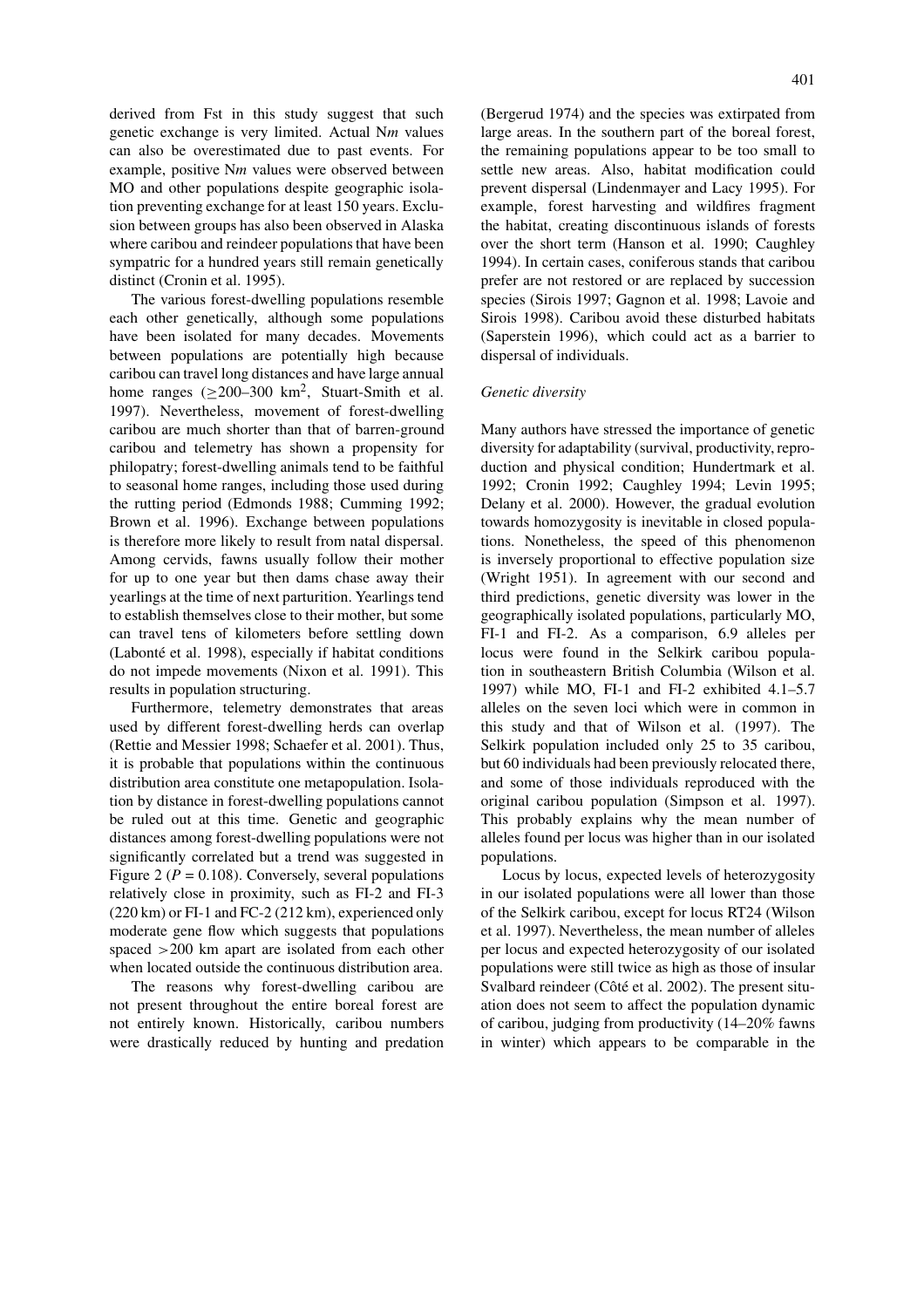FI-2 population to values observed in other caribou populations (Paré and Brassard 1994).

Forest-dwelling populations located in the continuous distribution area and BG caribou exhibited substantial genetic diversity. Mean number of alleles per locus (8.5–13.0) was higher than those of Selkirk caribou and similar to that reported for caribou (4.7– 5.9) and other species (2.1–7.6) for a comparable number of loci, i.e., 5–20 (Cronin et al. 2001). Likewise, heterozygosity rates (0.77–0.78) were similar to those of Selkirk caribou and higher than those of other cervid populations (caribou: 0.52–0.64; other species:  $0.27-0.68$ ; Cronin et al. 2001). The large size of the BG population, and genetic exchange between FC-1 and FC-2, has undoubtedly enabled these three populations to maintain an elevated heterozygosity rate.

Due to geographical isolation, it is probable that genetic diversity will decrease and genetic differentiation will increase in the isolated populations of MO, FI-1 and FI-2 and possibly FI-3. Nevertheless, the number of alleles and level of heterozygosity measured were still relatively elevated. Consequently, the increased risks for conservation of isolated caribou populations will likely be linked more to low numbers than to inbreeding. Indeed, it has been proposed that animal populations are more vulnerable to stochastic variation in population dynamics and to habitat loss than to consequences of inbreeding (Caughley 1994; Levin 1995). The recent loss of four of the seven collared females to predation in the small FI-2 population following six years without mortality (M. Paré, pers. comm.) stresses the demographic fragility of isolated populations.

## *Implications for conservation*

Many taxonomic classifications have been previously proposed for caribou (see Banfield 1961 for review). Before Banfield (1961), the forest-dwelling and barren-ground ecotypes of the Québec-Labrador peninsula were considered distinct species (*R. caribou* and *R. caboti*, respectively, Moisan 1956; Banfield 1958, 1961) and Geist (1998) recently classified them as different subspecies (*R. t. caribou* and *R. t. caboti*).

The phylogeny of the three studied ecotypes could differ appreciably. Cameron (1958) suggested that terrestrial animals from eastern Canada originated from populations that survived the Wisconsin glaciation in the coastal regions of southeastern United States and were separated from the western populations by glaciers covering the Appalachian mountains. Furthermore, species that moved into what is now Ontario, northern Québec and Labrador including caribou (Banfield 1961) may have spent the last iceperiod west of the Appalachian mountains (Cameron 1958). Finally, contrary to other ecotypes, the barrenground caribou of the Québec-Labrador peninsula could have had some post ice-age contact with the subspecies *R. t. groenlandicus* (Roed et al. 1991).

A broad scale study including several populations of each ecotype would help to determine if the three studied caribou ecotypes could be considered as distinct subspecies. They meet guidelines suggested by Cronin (1992) as they have different natural histories, distributions (behavior, migration, habitat selection, dispersal; see introduction), and genetic traits (this study). In addition, they meet those of Avise and Ball (1990), i.e., groups of actually or potentially interbreeding populations; groups phylogenetically distinguishable from, but reproductively compatible with other such groups; groups identified from the examination of multiple, independent genetically based traits; and groups that are normally allopatric but that may meet in secondary hybrid zones.

Population and habitat management should be revised to adopt specific guidelines for each ecotype in terms of legal status, sport and native hunting, and range management. All known forest-dwelling caribou populations should be considered vulnerable in the Québec-Labrador peninsula given that an effective population size of 50 is necessary to keep inbreeding at a tolerable level and to secure short term survival, and that  $\geq 500$  individuals are needed to ensure long term persistence of a population (Frankel and Soulé 1981; Cumming and Beange 1993; Caughley 1994). In order to preserve biodiversity, appropriate management measures should be adopted to maintain and even increase local population abundance. At present, no artificial measures seem necessary to increase genetic diversity. However, if forestdwelling caribou form a metapopulation, as our results suggest, an important strategy for stabilizing numbers and heterozygosity and to allow for colonization of vacant habitats would be to maintain connectivity between the units forming the metapopulation (Levin 1995; Hanski and Simberloff 1997). Forest management based on the preservation of preferred habitats linked by travel corridors (Cumming 1992) seems of prime concern for insuring the conservation of forest-dwelling caribou.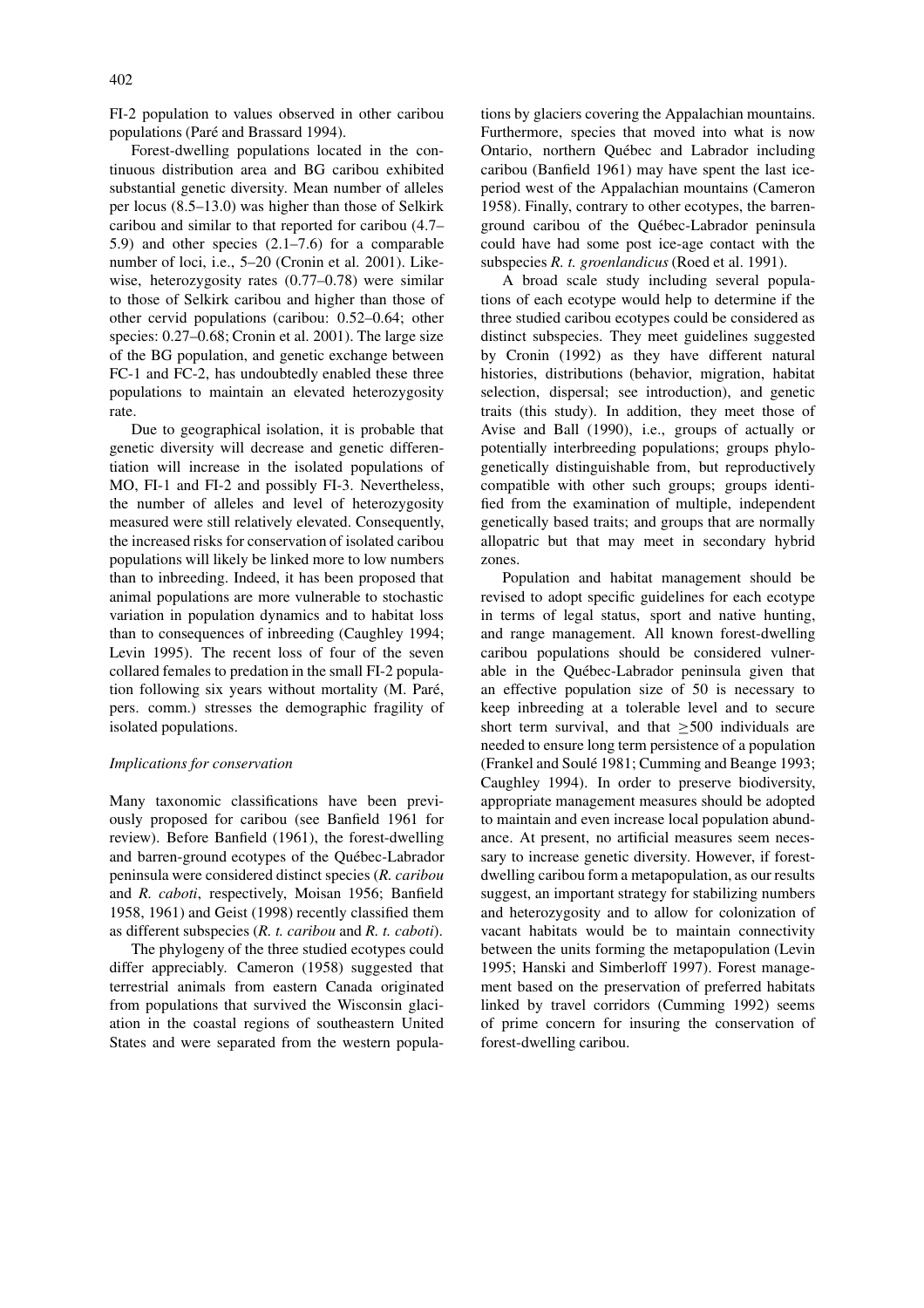#### **Acknowledgments**

The authors are particularly indebted to Lucie Papillon and Sylvain Martin who performed the laboratory analyses and to Marcel Paré who collected samples from FI-3. We also thank Serge Couturier, Claude Dussault, Renée Faubert, Nelson Fournier, Denis Guay, André Gingras, Bruno Rochette and Réjean Tremblay for their participation in the collection of tissue samples. Finally, special thanks are addressed to Vincent Castric, Michel Crête, Claude Dussault, Nelson Fournier, André Gingras and two anonymous referees who revised the preliminary version of this paper and provided constructive comments. This study was financially supported by the Société de la faune et des parcs du Québec, the Ministère des ressources naturelles du Québec, the Association des manufacturiers de bois de sciage du Québec, the Fondation de la faune du Québec, Abitibi-Consolidated Inc. and Kruger Inc. (Scierie-Manic). The Ontario Ministry of Natural Resources and diverse partners collaborated with the collection of samples from the FI-3 population.

#### **References**

- Avise JC, Ball RM Jr (1990) Principles of genealogical concordance in species concepts and biological taxonomy. *Oxford Surv. Evol. Biol.*, **7**, 45–67.
- Banfield AWF (1958) A preliminary study of the Ungava caribou. *J. Mammal.*, **39**, 560–573.
- Banfield AWF (1961) *A Revision of the Reindeer and Caribou, Genus Rangifer.* Nat. Mus. Canada, Bull. 177, Biol. Ser. 66.
- Barrette C, Vandal D (1986) Social rank, dominance, antler size, and access to food in snow-bound wild woodland caribou. *Behaviour*, **97**, 118–146.
- Belkhir K, Borsa P, Goudet J, Chikhi L, Bonhomme F (2001) *Genetix 4.02, logiciel sous Windows TM pour la génétique des populations*. Laboratoire Génome, Populations, Interactions, CNRS UPR 9060, Université de Montpellier II, Montpellier, France.
- Benzécri JP (1973) *L'analyse des données, tome II: l' analyse des correspondances.* Dunod, Paris.
- Bergerud AT (1967) Management of Labrador caribou. *J. Wildl. Manage.*, **3**, 621–635.
- Bergerud AT (1974) Decline of caribou in North America following settlement. *J. Wildl. Manage.*, **38**, 757–770.
- Bishop MD, Kappes SM, Keele JW, Stone RT, Sunden SLF, Hawkins GA, Solinas S, Fries TR, Grosz MD, Yoo J, Beattie CW (1994) A genetic linkage map for cattle. *Genetics*, **136**, 619–639.
- Bossart JL, Prowell DP (1998) Genetic estimates of population structure and gene flow: limitations, lessons and new directions. *TREE*, **13**, 202–206.
- Brown W, Huot J, Lamothe P, Paré M, St-Martin G, Theberge JB (1986) The distribution and movement patterns of four woodland caribou herds in Quebec and Labrador. *Rangifer Spec. Issue*, **1**, 43–49.
- Cameron AW (1958) *Mammals of the Islands in the Gulf of St. Lawrence*. Nat. Mus. Canada, Bull. 154, Biol. Ser. 53.
- Caughley G (1994) Directions in conservation biology. *J. Anim. Ecol.*, **63**, 215–244.
- Courtois R, Ouellet JP, Gingras A, Dussault C, Breton L, Maltais J (2001) *Changements historiques et répartition actuelle du caribou au Québec*. Société de la faune et des parcs du Québec, Québec, Canada.
- Côté SD, Dallas JF, Marshall F, Irvine RJ, Langvatn R, Albon SD (2002) Microsatellite DNA evidence for genetic drift and phylopatry in Svalbard reindeer. *Mol. Ecol.*, **11**, 1923–1930.
- Couturier S, Courtois R, Crépeau H, Rivest LP, Luttich S (1996) The June 1993 photocensus of the rivière George caribou herd and comparison with an independent census. *Rangifer Spec. Issue*, **9**, 283–296.
- Crête M., Couturier S, Hearn BJ, Chubbs TE (1996) Relative contribution of decreased productivity and survival to recent changes in demographic trend of the Rivière George Caribou herd. *Rangifer Spec. Issue*, **9**, 27–36.
- Cronin, MA (1992) Intraspecific variation in mitochondrial DNA of North America cervids. *J. Mammal.*, **73**, 70–82.
- Cronin, MA, Patton JC, Courtois R, Crête M (2001) Genetic variation in microsatellite DNA in moose (*Alces alces*) in Québec. *Alces*, **37**, 175–187.
- Cronin MA, Renecker L, Pierson BJ, Patton JC (1995) Genetic variation in domestic reindeer and wild caribou in Alaska. *Anim. Genetics*, **26**, 427–434.
- Cumming HG (1992) Woodland caribou: facts for forest managers. *Forest. Chron.*, **68**, 481–491.
- Cumming HG, Beange DB (1993) Survival of woodland caribou in commercial forests of northern Ontario. *Forest. Chron.*, **69**, 579–588.
- Delany MF, Giesel JT, Brazeau DA (2000) Genetic variability among populations of Florida grasshopper sparrow. *J. Wildl. Manage.*, **64**, 631–636.
- Edmonds EJ (1988) Population status, distribution and movements of woodland caribou in west central Alberta. *Can. J. Zool.*, **66**, 817–826.
- Edmonds EJ (1991) Status of woodland caribou in western North America. *Rangifer Spec. Issue*, **7**, 91–107.
- Fournier N, Faubert R (2001) *Évaluation du troupeau de la Gaspésie*. Société de la faune et des parcs du Québec, Sainte-Anne-des-Monts, Québec.
- Frankel OH, Soulé ME (1981) *Conservation and Evolution*. Cambridge University Press, Cambridge.
- Gagnon R, Potvin J, Gagné É (1998) *Les bases écologiques de fonctionnement des forêts commerciales d'épinette noire du Saguenay-Lac-Saint-Jean – Chibougamau-Chapais (Québec): vers un aménagement forestier durable*. Université du Québec à Chicoutimi, Chicoutimi, Canada.
- Geist V (1991) Taxonomy: on an objective definition of subspecies, taxa as legal entities, and its application to *Rangifer tarandus* Lin. 1758. *North Am. Caribou Workshop*, **4**, 1–36.
- Geist V (1998) *Deer of the World: Their Evolution, Behavior, and Ecology*. Stackpole Books, Mechanicsburg, Pennsylvania.
- Hanski I, Simberloff D (1997) The metapopulation approach. Its history, conceptual domain, and application to conservation. In: *Metapopulation Biology: Ecology, Genetics, and Evolution* (ed. Hanski I), pp. 5–26. Academic Press, San Diego, California.
- Hanson JS, Malanson GP, Armstrong MP (1990) Landscape fragmentation and dispersal in a model of riparian forest dynamics. *Ecol. Model.*, **49**, 277–296.
- Hundertmark KJ, Johns PE, Smith MH (1992) Genetic diversity of moose from the Kenai Peninsula, Alaska. *Alces*, **28**, 15–20.